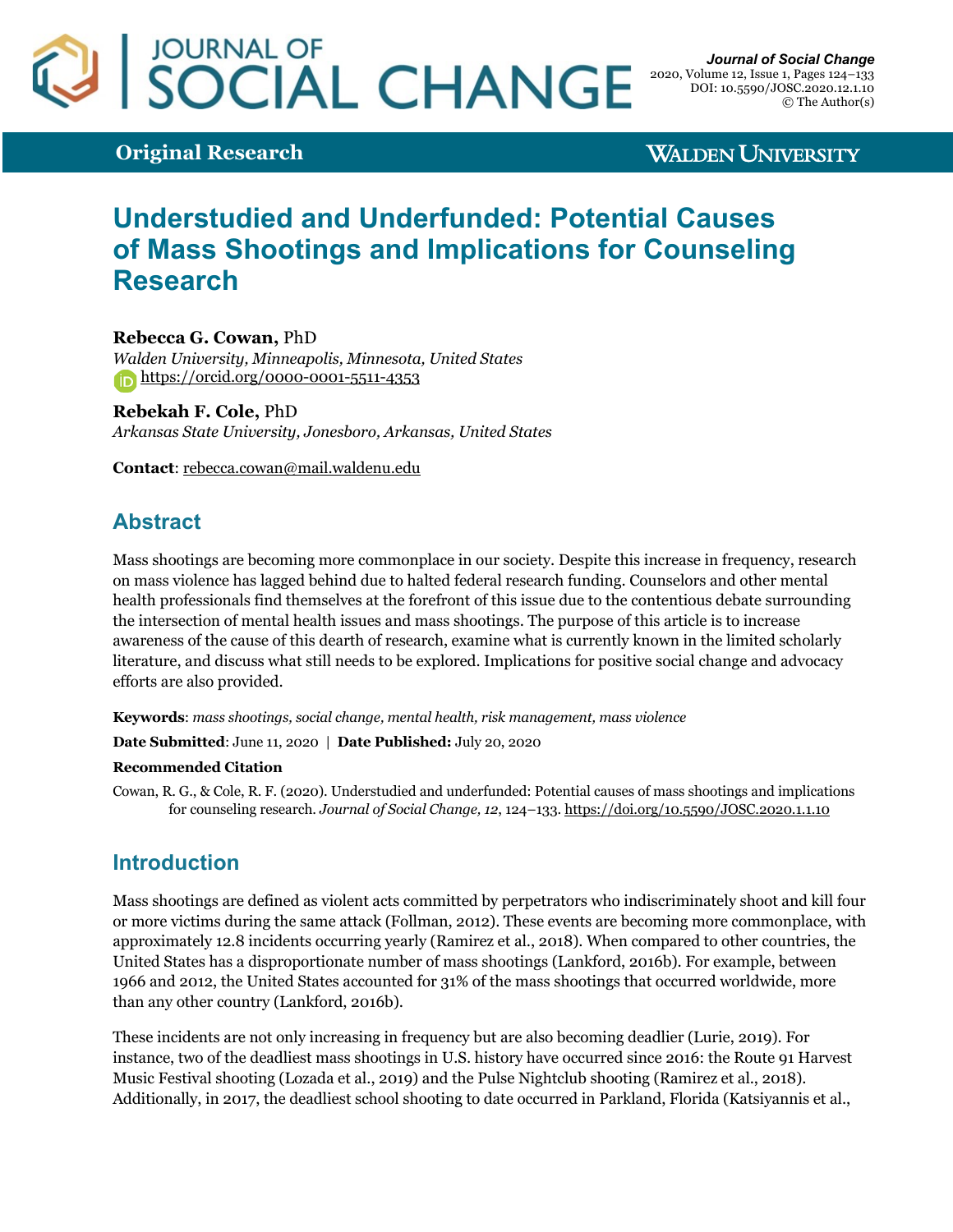2018). Despite this alarming increase, research on mass violence is scarce (Brady, 2019; Metzl, 2018; Rajan et al., 2018; Rostron, 2018), especially in the professional counseling literature (Webber et al., 2017).

Despite this scarcity, counselors and other mental health professionals find themselves at the forefront of this issue due to the contentious debate surrounding the intersection of mental health issues and mass shootings (Dressing & Meyer-Lindenberg, 2010; Knoll, 2012; Warren et al., 2011). However, due to the scant empirical research on mass shootings (Brady, 2019), in particular behavioral threat assessment, (Allwinn et al., 2019) guidance for professional counselors regarding their role in risk assessment and treatment strategies for potential perpetrators is limited. As the counseling profession historically encourages treatment rooted in evidence-based practice (Cook et al., 2017), the lack of scholarly research presents a unique challenge. The purpose of this article is to increase awareness of the cause of this dearth of research, examine what is currently known in the limited, conflicting scholarly literature, and discuss what must be explored. Implications for positive social change, advocacy, and collaboration are also provided.

## **Legislation Obstacles**

One prominent reason for the scarcity of research on mass violence is the Dickey Amendment, which for the past 20 years has prohibited the National Institutes of Health (NIH) and the Centers for Disease Control (CDC) from studying gun violence (Brady, 2019; Rostron, 2018). The ban was put in place after the CDC funded a study that confirmed that firearms in homes increased the risk of homicide (Kellermann et al., 1993). In response, the National Rifle Association (NRA) allied with Arkansas representative Jay Dickey in 1996 to include a provision in a spending bill (Rostron) that stated "none of the funds made available for injury prevention and control at the Centers for Disease Control and Prevention may be used to advocate or promote gun control" (Public Law 104-208, 1996, p. 245). At that time, the \$2.6 million in funds for gun violence research was appropriated for studies on traumatic brain injury, and all CDC research on gun violence was formally halted (Rostron).

The Dickey Amendment eventually halted funding for the NIH as well and immobilized all gun violence research following the NIH's study in 2009 that explored the link between gun possession and gun assault (Rostron, 2018). Due to this, Congress denied President Obama's request to allow funding for gun violence research, and these studies continued to be on hold until the Parkland school shooting in 2018 (Departments of Labor, Health and Human Services, and Education, and Related Agencies Appropriations Act, 2018). At that time, the language in the Dickey Amendment was clarified, and it was put forth that

while appropriations language prohibits the CDC and other agencies from using appropriated funding to advocate or promote gun control, the Secretary of Health and Human Services has stated the CDC has the authority to conduct research on the causes of gun violence. (p. 23)

However, despite this clarification, Congress did not readily appropriate funds (Rajan et al., 2018; Rostron, 2018), waiting until December 2019, when they appropriated 25 million dollars for this research. Still, researchers fear this funding might not be enough (Filby, 2020) and "pales in comparison to the amount needed" (Stacqualursi, 2019, para. 9).

Because of this lack of funding, some researchers, such as Dr. Garen Wintemute at the University of California-Davis (Wadman, 2013), have self-funded their studies. In addition, the State of California attempted to fill this funding and research gap by passing the California Firearm Violence Research Act (Cal. Penal. § 14235–14238, 2016), which appropriated funds for the creation of the Firearm Violence Research Center (FVRC) at the University of California-Davis, which Dr. Wintemute oversees. However, despite the small-scale efforts of private donors and grants, there is much that remains unanswered about gun violence (Metzl, 2018). A study by Stark and Shah (2017) found that when comparing the top 30 leading causes of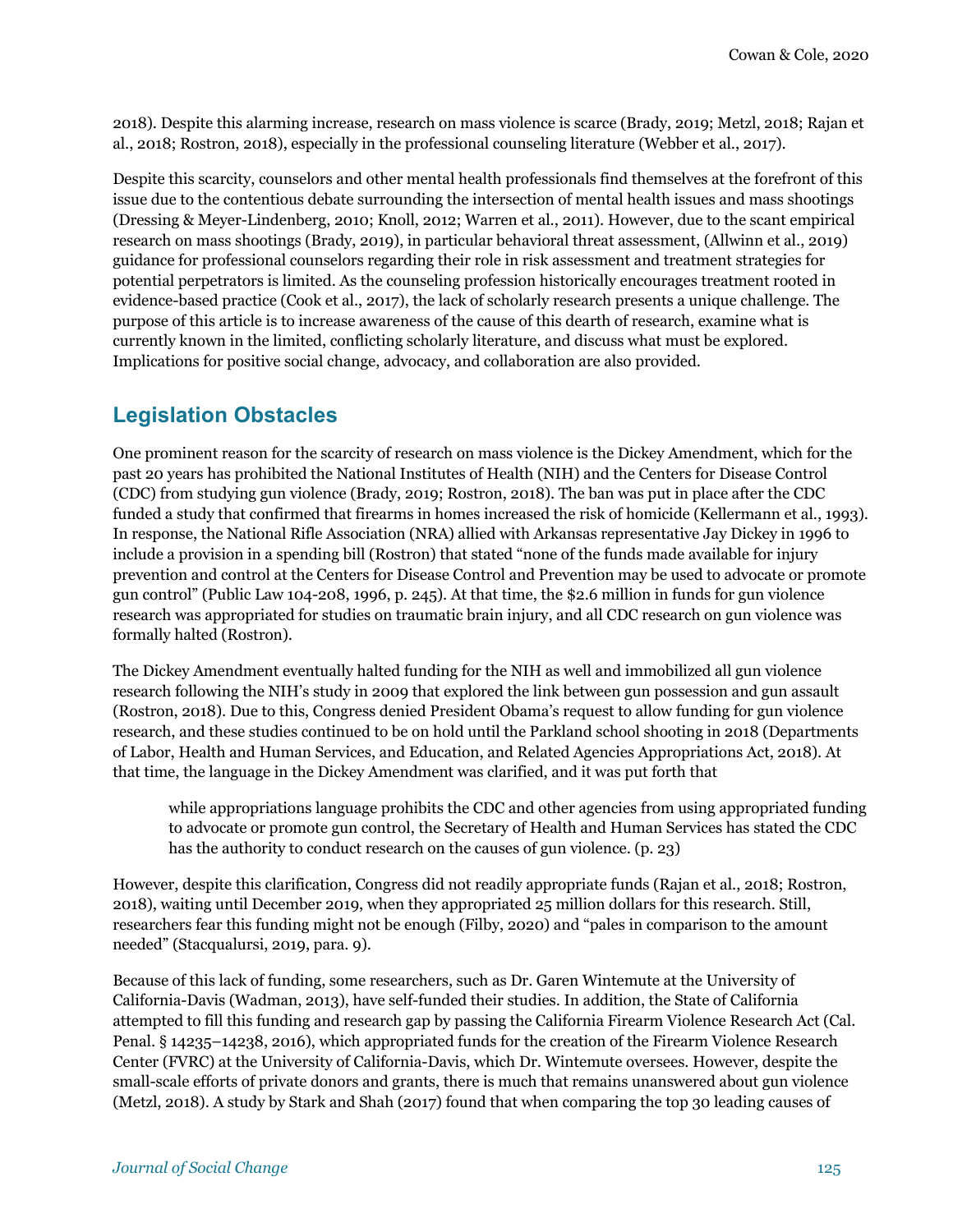death, gun violence was the least researched cause based on mortality rates. These researchers utilized regression analysis to explore the number of estimated publications on gun violence in the scholarly literature. They found that although it was predicted that there would be 38,897 scholarly publications on this topic, only 1,738 publications were identified (4.5%).

As a result of this limited research base, mental health professionals remain uninformed about how to adequately provide care for individuals who might be capable of carrying out these incidents and how to determine who might be considered at a high risk of doing so (Dressing & Meyer-Lindenberg, 2010). Despite this lack of knowledge, in October 2019, William Barr, the U.S. Attorney General, issued a memo calling for court-ordered mental health counseling for individuals identified as being potentially violent to aid in reducing the incidence of mass shootings (Office of the Attorney General, 2019). This urgent call for treatment, coupled with a limited research base, presents a dilemma for mental health professionals. Ultimately, without additional funding and support for research on the causes of mass shootings, risk assessment and treatment considerations will continue to be questionable.

## **Conflicting Research on Causes**

Because of the lack of funding for large scale research, the current knowledge of potential causes of mass shootings comes from smaller, more limited studies. While this knowledge can be helpful, larger-scale studies are needed in order to confirm these findings (Metzl, 2018). The following is an examination and critique of this present-day research that currently guides our understanding of the potential causes of these incidents.

#### **Mental Health and Trauma**

One aspect of gun violence that is often debated is the role mental health issues play, if any, in mass shootings and whether these incidents can be reduced with the right protocols in place within the mental health system (Lin et al., 2018; National Alliance on Mental Illness [NAMI], 2019; Knoll & Annas, 2016). While we understand that the vast majority of people with mental health issues will never become violent (NAMI, 2019), it has been found that at least 67.7% of all mass shooters since 1966 had mental health concerns and 24.7% of mass shooters had been in counseling (Peterson & Densley, 2019). Additionally, it was found that nearly all mass shooters had been exposed to violence and experienced childhood trauma such as abuse, neglect, interpersonal violence, bullying, and parental suicide (Peterson & Densley).

Little empirical research exists on the intersection of mental health and mass murder (Knoll, 2012), and the research that has been conducted is conflictual. For instance, Lin et al. (2018) found no link between mental illness and mass shootings. However, other researchers assert that unaddressed mental health issues may very well contribute to these incidents (Yelderman et al., 2019). Narcissism may also play a role in mass shootings as these individuals often crave the attention that they would receive after a shooting (Bushman, 2018; Knoll & Annas, 2016).

Overall, several barriers exist when it comes to identifying psychopathology in mass shooters, including gender and limited finances, that may preclude perpetrators from scheduling medical appointments (Lim et al., 2019; Taber et al., 2015). As a result, the likelihood that mental health issues will be identified or diagnosed is decreased. It should be noted that because only 25% of perpetrators have been formally diagnosed with mental health issues (Silver et al., 2018) does not mean others do not meet the criteria. However, due to conflicting evidence, additional research must be conducted to provide a better understanding of how psychosocial factors might impact mass violence (Metzl, 2018).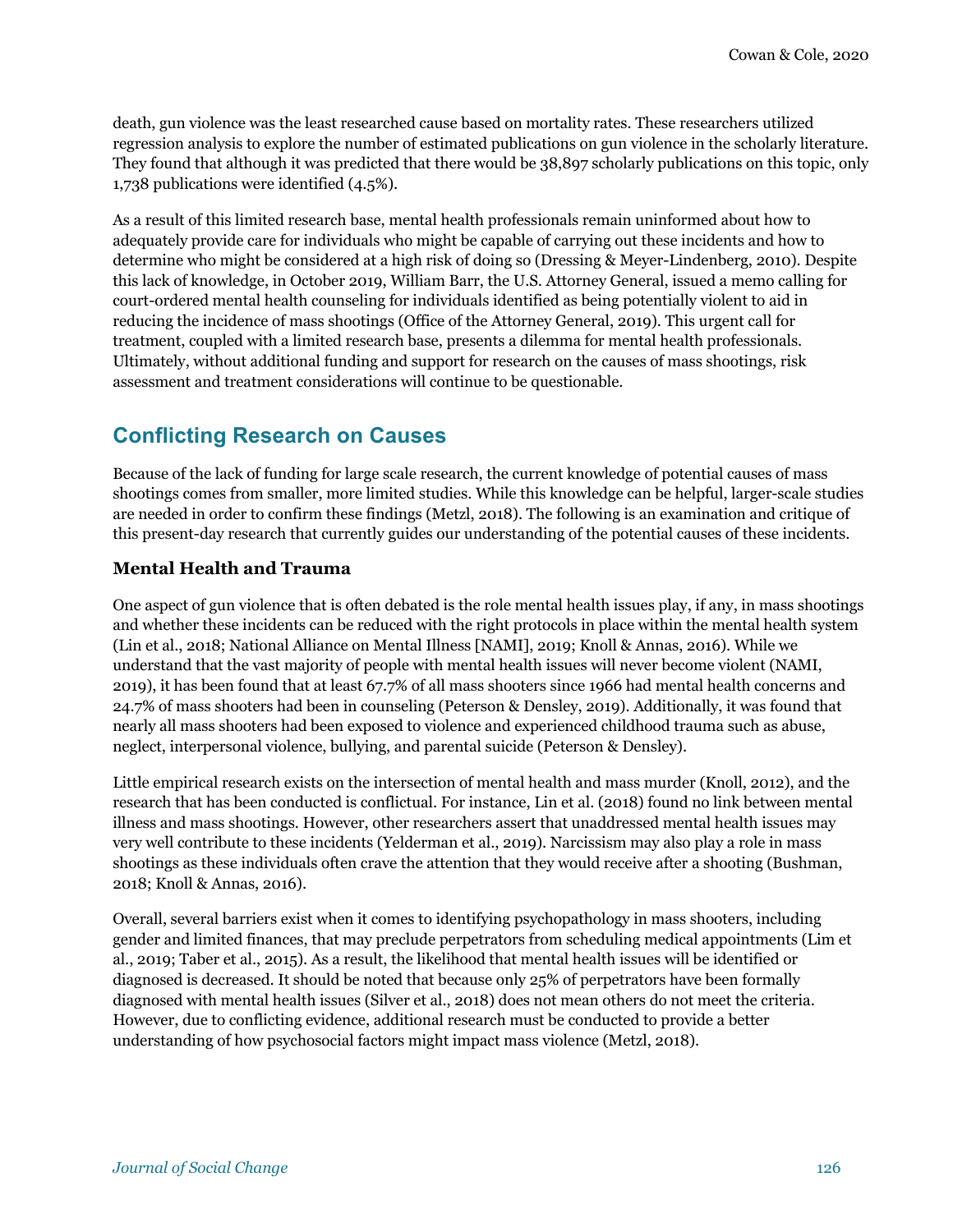#### **Gun Legislation**

Another contentious topic surrounding mass shootings that has been assessed only to a limited extent are laws governing gun control (RAND Corporation, 2018). Lott (2010) claims that more guns in the United States equal less crime. Yet, the literature on this topic is not consistent as Lemieux (2014) found a statistically significant (p < 0.01) correlation between gun ownership and mass shootings. Since these findings are mixed, larger-scale studies should be conducted (Metzl, 2019).

In recent years several states have implemented laws and policies around mental illness and gun ownership (Swanson et al., 2015), including Extreme Risk Protection Orders (ERPOs), which are also known as red flag laws (Sklar, 2019). To date, 13 states have implemented ERPOs, which allow law enforcement officers, and in some instances, family members, to remove a person's guns when they are identified as being a threat to themselves or others (The Pew Charitable Trusts, 2019). In addition to ERPOs, several states have tightened other legislation surrounding gun control. For instance, California recently passed a bill that prevents those who have been hospitalized for mental health issues more than once in a year from purchasing firearms for life (Cal. Welf. & Inst. Code § 8103a, 2018). New York also passed legislation that requires mental health clinicians to report names of clients who might be at risk of violence to the police so that any guns in their possession can be seized (NY Secure Ammunition and Firearms Enforcement Act, 2013). However, the NAMI (2019), in agreement with other researchers (Chappell, 2014; Swanson et al., 2015), issued a statement providing a warning about how stricter gun laws could create additional barriers for people seeking mental health treatment as they might fear confiscation of their weapons. In the midst of these drastic measures, only limited empirical research has been conducted on the effectiveness of these policies (Swanson et al., 2015). Thus, research must be done to study the effectiveness of such policies as well as the link between mental health and violence, if any, to substantiate these restrictions being made.

#### **Media and the Contagion Effect**

The only area where there appears to be some agreement as a potential cause of mass shootings is the media's role in these attacks. News coverage of mass killings has been described as being "largely inescapable" (Lankford & Madfis, 2018, p. 155), and these incidents are commonly exploited by the media, which has been found to be a significant contributor to the copycat effect (Jetter & Walker, 2018; Knoll, 2012; Lankford & Madfis, 2018). For instance, Jetter and Walker (2018) found in a sample of mass shootings between 2013 and 2016 that 58% of these incidents were attributed to media coverage. More specifically, they found that news coverage increases the risk of subsequent mass shootings for up to ten days following the initial incident.

In order to reduce the contagion effect, the media is encouraged to focus solely on the victims and recovery instead of perpetrators (Jetter & Walker, 2018; Knoll, 2012). In a 2017 letter to the media, 149 scholars, professors, and law enforcement professionals who have studied mass violence formally requested that the press abstain from naming current and past perpetrators and using their photos (Lankford & Madfis, 2018). The Federal Bureau of Investigation advocates for the same approach and started the "Don't Name Them" campaign to help mitigate the risk of copycats (ALERRT Center at Texas State University, n.d.; FBI).

Because the media has been empirically found to play a role in the increasing incidence of mass shootings, research on this topic should continue. For instance, due to the efforts of multiple researchers and scholars (Lankford & Madfis, 2018), there has been a reduction in media using the names of these mass shooters (Silva & Capellan, 2017). Therefore, additional studies on the contagion effect should follow in order to determine if progress has been made. Additionally, the role social media plays in the contagion effect is unclear, and this relationship should be further explored (Zakrzewski, 2019).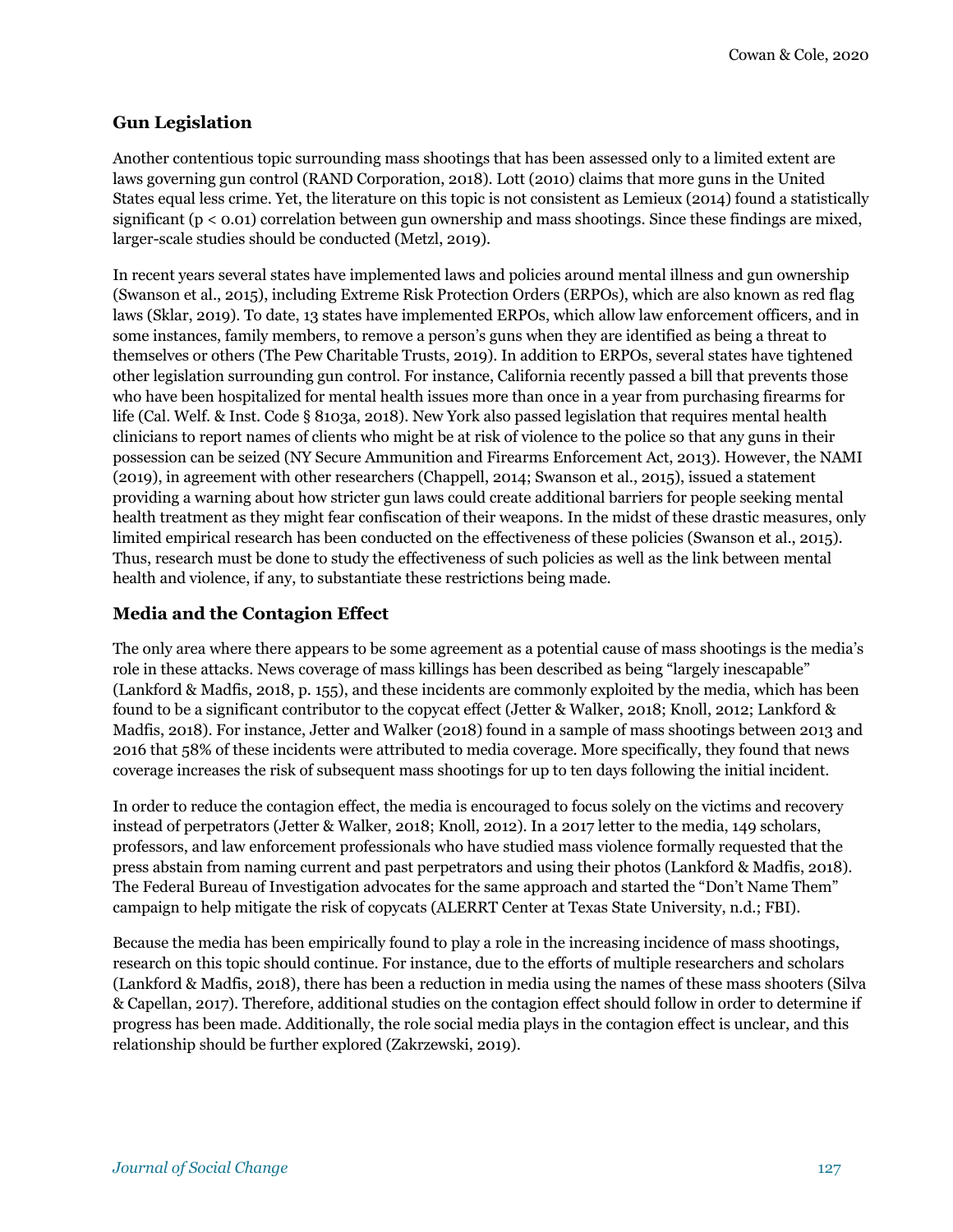## **A Call for Mass Violence Research in the Counseling Field**

Regardless of the inconsistent research on the causes of mass shootings, counselors remain on the front line of prevention, intervention, and treatment, especially with the recent call for court-ordered mental health treatment for potential perpetrators of mass violence (Office of the Attorney General, 2019). Despite this front-line position, without evidence-based research on the role mental health might have in these incidents, the exact role that professional counselors have in mitigating this violence remains unclear. Therefore, it is imperative that the profession advocate for funding and engage in research in order to develop an understanding of best practices for counseling individuals who are at risk of committing a mass shooting. The following is a discussion regarding gaps in the professional literature that must be filled in order to adequately address this crucial issue.

Even though the majority of individuals with mental health issues have no risk of becoming violent (NAMI, 2019), it is essential that counselors understand evidence-based strategies that can be used to treat individuals identified as being at-risk of violent behavior. However, this research within the counseling literature is limited. For instance, Webber et al. (2017) found just 10 articles (.004%) pertaining to mass trauma over a period of twenty years (1994-2014) in their content analysis of three influential counseling journals: the Journal of Counseling and Development (JCD;  $n = 6$ ), the Journal of Mental Health Counseling (JMHC;  $n =$ 4), and Counselor Education and Supervision (CES; n = 0). It is noteworthy that as of 2009, the Council for Accreditation of Counseling and Related Educational Programs (CACREP, 2009) integrated trauma, crisis, and disaster into the eight core areas of foundational knowledge and requires counselor trainees to meet these standards. However, Webber et al. found that the counseling literature is not keeping pace with these standard revisions. Two central areas that need immediate research attention within the counseling literature include risk assessment (prevention) and treatment considerations in order to determine best practices and empirically rooted strategies (Cook et al., 2017) when working with potential perpetrators of mass violence.

#### **Risk Assessment**

An important role of mental health professionals is assessing clients for future risk of violence (Warren et al., 2011). Several potential factors have been identified that might increase the risk of threat of overall violence, including substance abuse, mental health issues, history of violence, and limited education (NAMI, 2019; Warren et al., 2011). However, these specific factors are not limited to mass shooters as risk assessment of this population remains unclear due to scarce empirical research (Metzl, 2018). Therefore, instead of mental health professionals attempting to predict future risk of mass violence, it has been recommended that clinicians focus their efforts on risk management (Dressing & Meyer-Lindenberg, 2010; Knoll, 2012; Swanson et al., 2015; Warren et al., 2011).

Additional qualitative and quantitative methodological studies are warranted to investigate the risk factors that might increase the threat of mass violence as well as risk management strategies that can be utilized to help mitigate risk. For instance, it may be helpful to qualitatively explore the experiences of mental health clinicians who have worked with clients with homicidal ideation, especially those who have expressed interest in mass killings. Discussing the clinical strategies the clinician utilized for risk assessment and risk management could be fruitful in identifying themes that may be included in best practices.

Another factor that could be further explored in terms of risk assessment is leakage. O'Toole (2000) first coined the term "leakage" in her FBI threat assessment report of school shooters. Leakage occurs when potential perpetrators release information that might indicate they are planning a violent act. This release can happen through a variety of mediums, including songs, poems, writings, videos, and pictures (Meloy & O'Toole, 2011). These "warning behaviors" can be used to help identify potential mass shooters (Meloy & O'Toole, 2011, p. 2). For instance, Vossekuil et al. (2002) found that in 81% of school shooting cases, leakage had occurred, and at least one other individual had prior information of the planned murders; 67% of them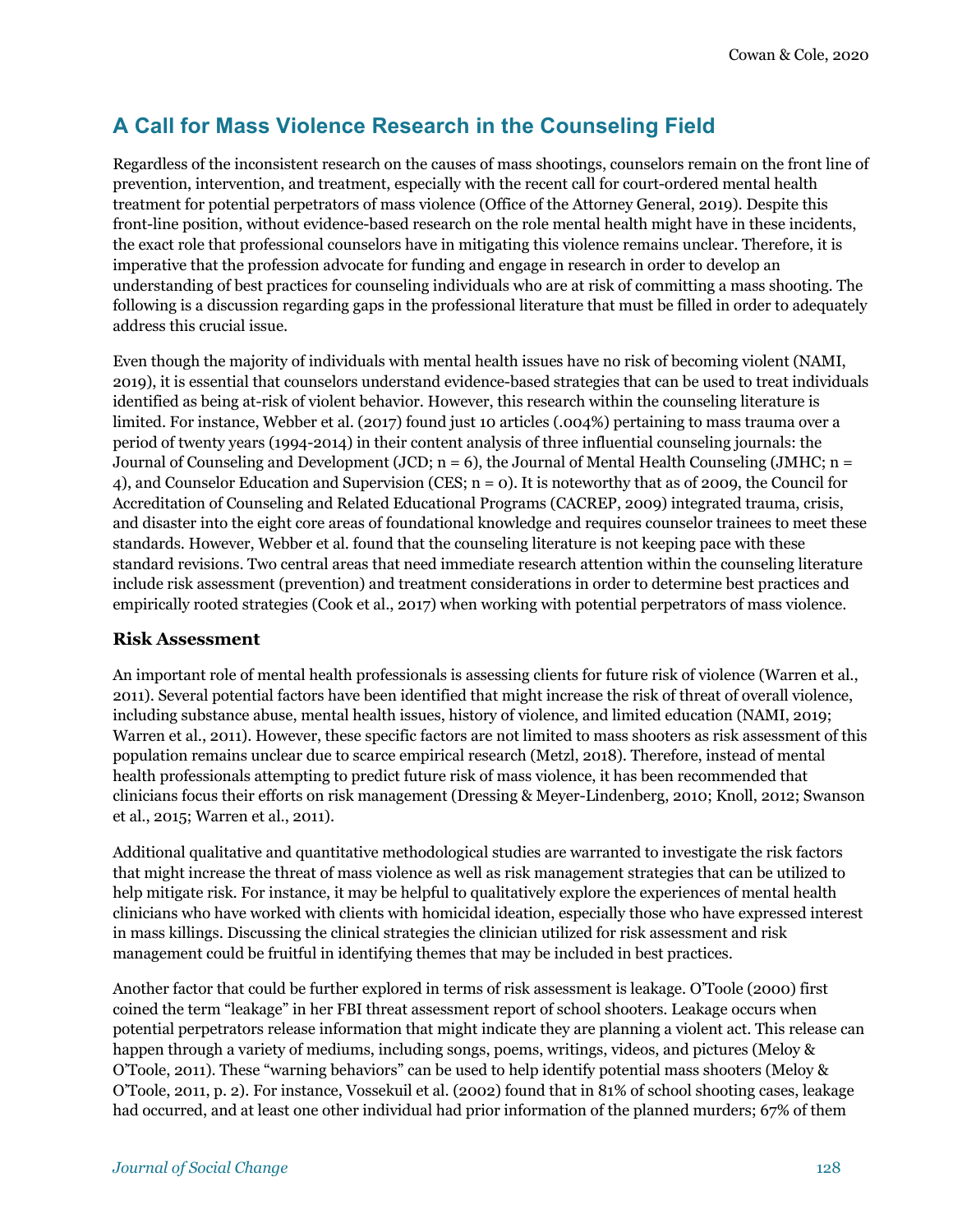engaged in leakage before their attack. To date, there is no scholarly research in the counseling literature on how to respond to leakage within the therapeutic relationship. Therefore, in future work, investigating leakage might prove valuable. Researchers should explore how this information might emerge during the therapeutic relationship, as well as responding to this phenomenon in the confines of the counseling relationship.

#### **Treatment Considerations**

Not much is known about treatment considerations for individuals at risk of mass violence (Knoll & Annas, 2016), partially because we have such a limited understanding of the factors that lead to these incidents. Without more precise information about these various factors, it is difficult to know how to best counsel clients who may be at risk of committing a mass shooting. Therefore, treatment considerations are another central area that needs research attention in order to help reduce the incidence of mass shootings.

In the limited research that does exist on treatment considerations, Knoll (2012) and Paolini (2015) recommend that mental health treatment for clients at risk of mass violence focus on improving self-esteem and developing appropriate coping skills and ways of managing anger. However, researchers and practitioners should keep in mind that clients at risk of mass violence may have personality characteristics such as narcissism that preclude them from building trust and rapport (Bushman, 2018). Yet, overall research in the scholarly literature on the treatment of narcissism is limited (Reed-Knight & Fischer, 2011). Future quantitative analysis could, therefore, focus on outcome studies that can be conducted to determine interventions and treatment strategies proven to be effective when treating individuals who are narcissistic. Measures such as the Narcissistic Personality Inventory (Ames et al., 2006) can be used to explore therapeutic approaches that lead to decreased symptoms of narcissism.

Since Lee (2013) and Vossekuil et al. (2002) found that 98% of mass shooters in their sample experienced some type of loss before the attack, researchers should also focus on how to process grief and loss with clients with homicidal ideation and thoughts, including healthy ways to express difficult emotions. Lankford (2016a) additionally suggests that clinicians pay particular attention to any co-occurring signs of suicidal ideation, as this factor might play a significant role in mass shootings. Therefore, future qualitative and quantitative research studies should continue to explore what role suicidality has in these attacks. Psychological autopsy research, for example, might be useful in order to examine this relationship (Isometsä, 2001).

#### **Social Change and Advocacy Efforts**

Finally, while recognizing the importance of research and developing evidence-based practices, counselors should recognize that advocacy is key to initiating these efforts (Myers et al., 2002) and achieving social change. Mass violence is complex; therefore, counselors should form interprofessional alliances in order to align advocacy efforts and affect positive social change. Counselors should unite with other professionals such as criminologists, physicians, sociologists, and psychologists, to call for the repeal of the Dickey Amendment (Metzl, 2018) and to advocate for additional funding to be appropriated by Congress (Rajan et al., 2018) for research related to mass shootings. In September 2019, a bill was introduced by Senator Johnny Isakson that encouraged Congress to appropriate \$300 million for CDC funded research on mass violence (Expanding Research on Mass Violence Prevention Act, 2019). Counselors should write to legislators advocating for support of this bill. Once large-scale research studies are conducted to better identify the factors leading to mass shootings, best practices for risk-assessment and treatment considerations within the counseling field will follow.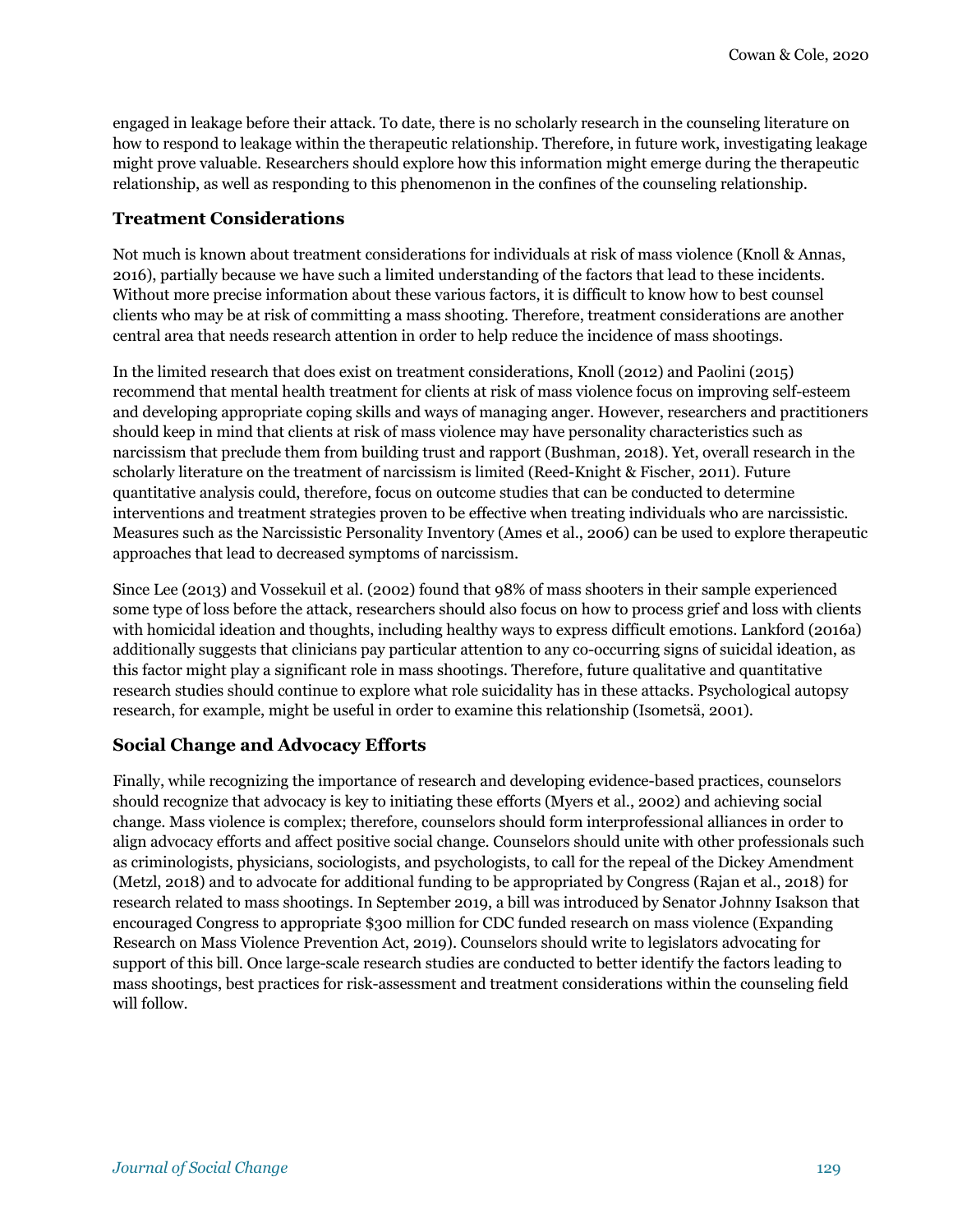## **Conclusion**

Because of scant research on mass violence, especially in the counseling field, counselors lack clarity regarding best practices for preventing and intervening in a mass shooting. Without filling these research gaps, our country remains in imminent danger of suffering from these shootings time and again. As society looks to us in this time of need, the counseling profession has the duty and responsibility to find ways to identify and help those who may be prone to these acts of violence. However, without more evidence-based research, we are at a loss for the direction to take in recognizing the signs and treating the symptoms of violence. Every effort should be made to advocate for research funds and then conduct research in the areas discussed above so that we can help our society become safer as we effectively help those who need it the most.

## **References**

ALERRT Center at Texas State University (n.d.). Don't name them. https://www.dontnamethem.org/

- Allwinn, M., Hoffmann, J., & Meloy, J. R. (2019). German mass murderers and their proximal warning behaviors. *Journal of Threat Assessment and Management, 6*(1), 1-22. doi: 10.1037/tam0000122
- Ames, D. R., Rose, P., & Anderson, C. P. (2006). The NPI-16 as a short measure of narcissism. *Journal of Research in Personality 40*, 440–450. https://doi.org/10.1016/j.jrp.2005.03.002
- Brady. (2019). The mental health impact of mass shootings. https://bradystatic.s3.amazonaws.com/Report/MentalHealthImpactOfMassShootings.pdf
- Bushman, B. (2018). Narcissism, fame seeking, and mass shootings. *American Behavioral Scientist, 62*(2), 229–241. https://doi.org/10.1177/0002764217739660
- California Firearm Violence Research Center, Cal. Penal § 14235–14238. (2016.)
- Cal. Welf. & Inst. Code § 8103 (2018).
- Chappell, D. (2014). Firearms regulation, violence and the mentally ill: A contemporary Antipodean appraisal. *International Journal of Law and Psychiatry, 37*(4), 399–408. https://doi.org/10.1016/j.ijlp.2014.02.011
- Cook, S. C., Schwartz, A. C., & Kaslow, N. J. (2017). Evidence-based psychotherapy: Advantages and challenges. *Neurotherapeutics 14*(3), 537–545. https://doi.org/10.1007/s13311-017-0549-4
- Council for Accreditation of Counseling and Related Educational Programs, (2009). *2009 CACREP accreditation manual*. Author.
- Departments of Labor, Health and Human Services, and Education, and Related Agencies Appropriations Act (2018)
- Dressing, H., & Meyer-Lindenberg, A. (2010). Risk assessment of threatened amok: New responsibilities for psychiatry? *Nervenarzt, 81*(5), 594–601.
- Expanding Research on Mass Violence Prevention Act, 42 U.S.C. 280b (2019).
- Federal Bureau of Investigation. (2017). *Making prevention a reality: Identifying, assessing, and managing the threat of targeted attacks*. https://www.fbi.gov/file-repository/making-prevention-areality.pdf/view
- Filby, M. (2020, Feb. 10). Treating gun violence as a public health crisis finally gets federal funding. *Columbus Dispatch*. https://www.dispatch.com/news/20200210/treating-gun-violence-as-public-health-crisisfinally-gets-federal-funding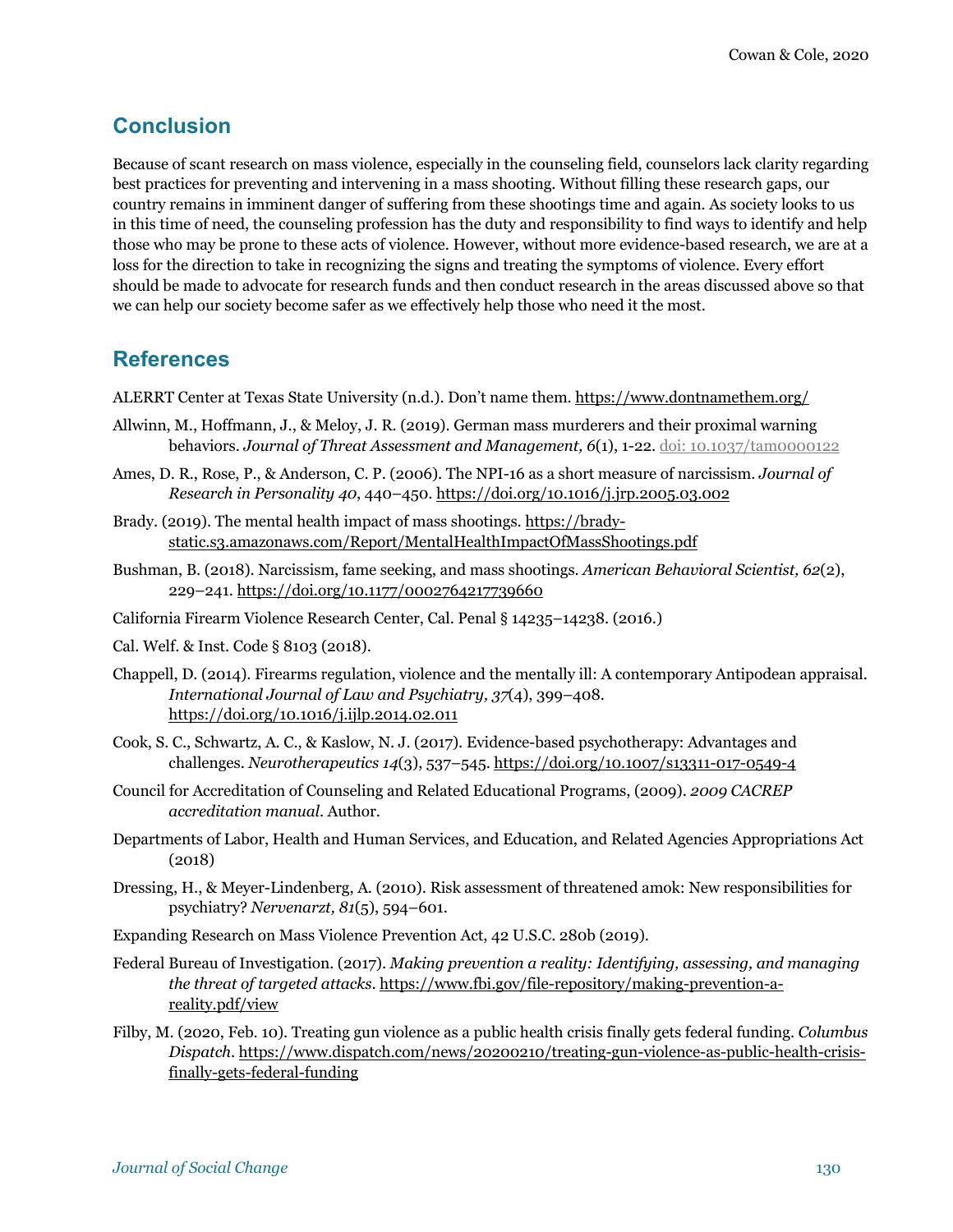- Follman, M. (2012). What exactly is a mass shooting? *Mother Jones*. https://www.motherjones.com/crimejustice/2012/08/what-is-a-mass-shooting/
- Isometsä, E. T. (2001). Psychological autopsy studies—a review. *European Psychiatry, 16*(7), 379–385. doi:10.1016/S0924-9338(01)00594-6
- Jetter, M., & Walker, J. (2018). *The Effect of media coverage on mass shootings*. Institute of Labor Economics. http://ftp.iza.org/dp11900.pdf
- Katsiyannis, A., Whitford, D., & Ennis, K. (2018). Historical examination of United States intentional mass school shootings in the 20th and 21st centuries: Implications for students, schools, and society. *Journal of Child and Family Studies, 27*(8), 2562-2573.
- Kellermann, A. L., Rivara, F. P., Rushforth, N. B., Banton, J. G., Reay, D. T., Francisco, J. T., Locci, A. B., Prodzinzki, J., Hackman, B. B., & Somes, G. (1993). Gun ownership as a risk factor for homicide in the home. *New England Journal of Medicine, 329*(15), 1084–1091.
- Knoll, J. L. (2012). Mass murder: Causes, classification, and prevention. *Psychiatric Clinics of North America, 35*(4), 757–780. https://doi.org/10.1016/j.psc.2012.08.001
- Knoll, J. L., IV, & Annas, G. D. (2016). Mass shootings and mental illness. In L. H. Gold & R. I. Simon (Eds.), *Gun violence and mental illness*, pp. 81–104. American Psychiatric Association.
- Lankford, A. (2016a). Detecting mental health problems and suicidal motives among terrorists and mass shooters. *Criminal Behaviour and Mental Health, 26*(5), 315–321. https://doi.org/10.1002/cbm.2020
- Lankford, A. (2016b). Public mass shooters and firearms: A cross-national study of 171 countries. *Violence and Victims, 31*(2). 187–199. doi:10.1891/0886- 6708.VV-D-15-00093
- Lankford, A., & Madfis, E. (2018). Media coverage of mass killers: Content, consequences, and solutions. *American Behavioral Scientist, 62*(2), 151–162. https://doi.org/10.1177/0002764218763476
- Lee, J. H. (2013). School shootings in the U.S. public schools: Analysis through the eyes of an educator. *Review of Higher Education and Self-Learning, 6*, 88–120.
- Lemieux, F. (2014). Effect of gun culture and firearm laws on gun violence and mass shootings in the United States: A multi-level quantitative analysis. *International Journal of Criminal Justice Sciences, 9*, 74– 93.
- Lim, M. T., Lim, Y. M. F., Tong, S. F., & Sivasampu, S. (2019). Age, sex, and primary care setting differences in patients' perception of community healthcare seeking behavior towards health services. *PLOS ONE*. https://doi.org/10.1371/journal.pone.0224260
- Lin, P. I., Fei, L., Barzman, D., Hossain, M. (2018). What have we learned from the time trend of mass shootings in the U.S.? *PLOS ONE, 13*(10). https://doi.org/10.1371/journal.pone.0204722
- Lott, J. J. (2010). *More guns less crime: Understanding crime and gun control laws*. 3rd ed. University of Chicago Press.
- Lozada, M. J., Cai, S., Li, M., Davidson, S. L., Nix, J., & Ramsey, G. (2019). The Las Vegas mass shooting: An analysis of blood component administration and blood bank donations. *Journal of Trauma and Acute Care Surgery, 86*(1), 128–33.
- Lurie, J. (2019, August 4). Mass shootings in America: The unavoidable facts. *Mother Jones*. https://www.motherjones.com/crime-justice/2019/08/mass-shootings-in-america-the-unavoidablefacts/
- Meloy, J. R., & O'Toole, M. E. (2011). The concept of leakage in threat assessment. *Behavioral Sciences and the Law, 29*, 513–527.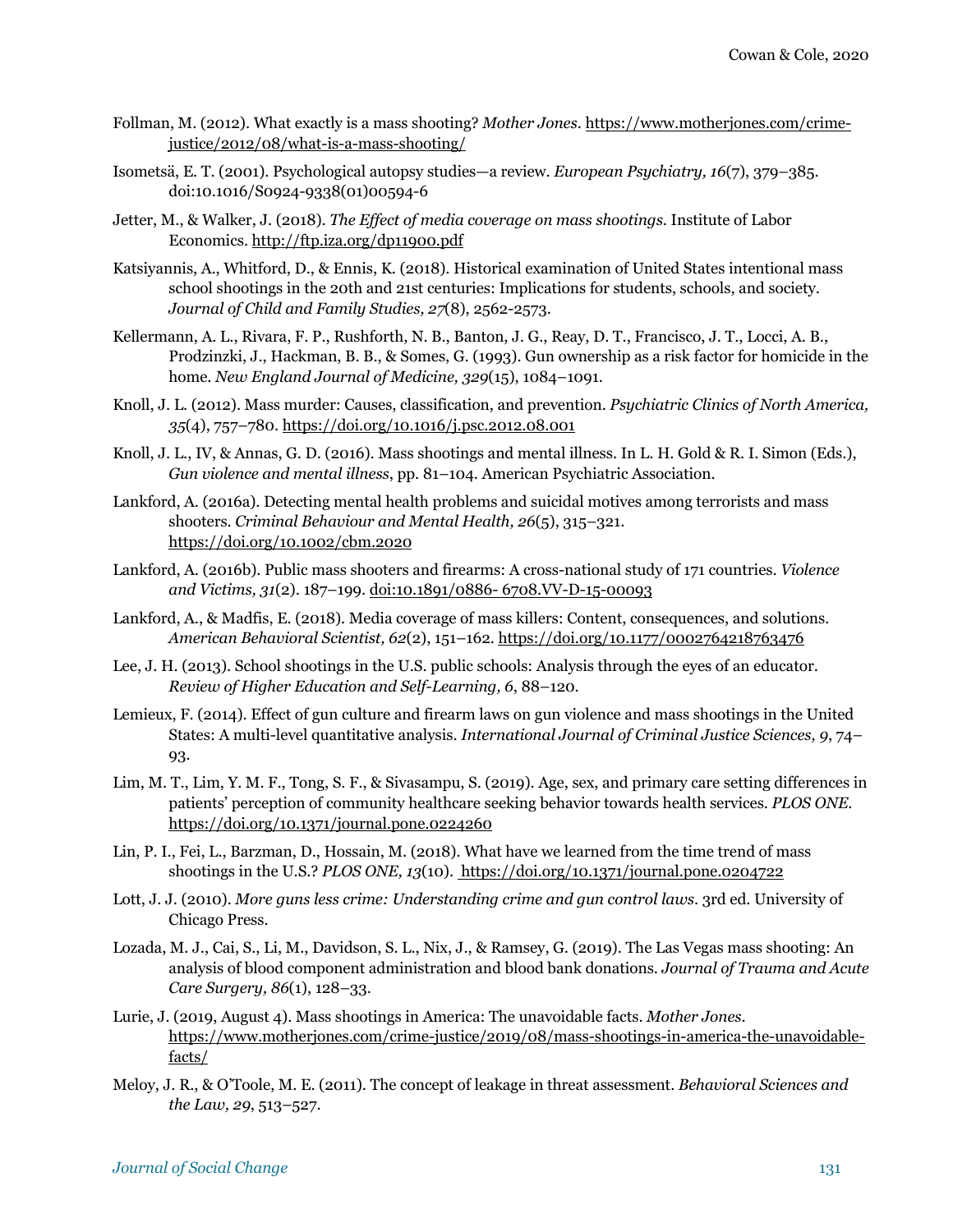- Metzl, J. (2018). Repeal the Dickey Amendment to address polarization surrounding firearms in the United States. *American Journal of Public Health, 108*(7), 864–865. https://doi.org/10.2105/AJPH.2018.304461
- Myers, J. E., Sweeney, T. J., & White, V. E. (2002). Advocacy for counseling and counselors: A professional imperative*. Journal of Counseling & Development, 80*(4), 394. https://doi.org/10.1002/j.1556- 6678.2002.tb00205.x
- National Alliance on Mental Illness. (2019). *Violence and gun reporting laws*. https://www.nami.org/learnmore/mental-health-public-policy/violence-and-gun-reporting-laws
- NY Secure Ammunition and Firearms Enforcement (SAFE) Act of 2013, A2388-2013 (2013).
- Office of the Attorney General (2019). Implementation of national disruption and early engagement programs to counter the threat of mass shootings. https://assets.documentcloud.org/documents/6509496/Attorney-General-Memo-Implementationof-National.pdf
- O'Toole M. E. (2000).The school shooter: A threat assessment perspective. Critical Incident Response Group, FBI Academy, National Center for the Analysis of Violent Crime.
- Public Law 104-208, 1996.
- Paolini, A. (2015). School shootings and student mental health: Role of the school counselor in mitigating violence. VISTAS Online. https://www.counseling.org/docs/default-source/vistas/school-shootingsand-student-mental-health.p
- Peterson, J., & Densley, J. (2019). The Violence Project mass shooter database. https://www.theviolenceproject.org
- Rajan, S., Branas, C. C., Hargarten, S., & Allegrante, J. P. (2018). Funding for gun violence research is key to the health and safety of the nation. *American Journal of Public Health, 108*(2), 194-195. https://doi.org/10.2105/AJPH.2017.304235
- Ramirez, J. L., Gonzalez, K. A., and Galupo, M. P. (2018). "Invisible during my own crisis": Responses of LGBT people of color to the Orlando shooting. *Journal of Homosexuality, 65*(5), 579–99. https://doi.org/10.1080/00918369.2017.1328217
- Rand. (2019). The science of gun policy: a critical synthesis of research evidence on the effects of gun policies in the United States. RAND Corporation.
- Reed-Knight, B. & Fischer, S. (2012). Treatment of narcissistic personality disorder symptoms in a dialectical behavior therapy framework. In W. K. Campbell & J. D. Miller (Eds.), *The handbook of narcissism and narcissistic personality disorder*. https://doi.org/10.1002/9781118093108.ch42
- Rostron, A. (2018). The Dickey Amendment on federal funding for research on gun violence: A legal dissection*. American Journal of Public Health, 108*(7), 865–867. https://doi.org/10.2105/AJPH.2018.304450
- Silva, J. R., & Capellan, J. A. (2019). The media's coverage of mass public shootings in America: Fifty years of newsworthiness. *International Journal of Comparative and Applied Criminal Justice, 43*(1), 77–97, https://doi.org/10.1080/01924036.2018.1437458
- Silver, J., Simons A., & Craun, S. (2018). *A study of the pre-attack behaviors of active shooters in the United States between 2000–2013*. https://www.fbi.gov/file-repository/pre-attack-behaviors-of-activeshooters-in-us-2000-2013.pdf/view?mod=article\_inline
- Sklar, T. (2019). Elderly gun ownership and the wave of state Red Flag Laws: An unintended consequence that could help many. *The Elder Law Journal, 27*, 36.